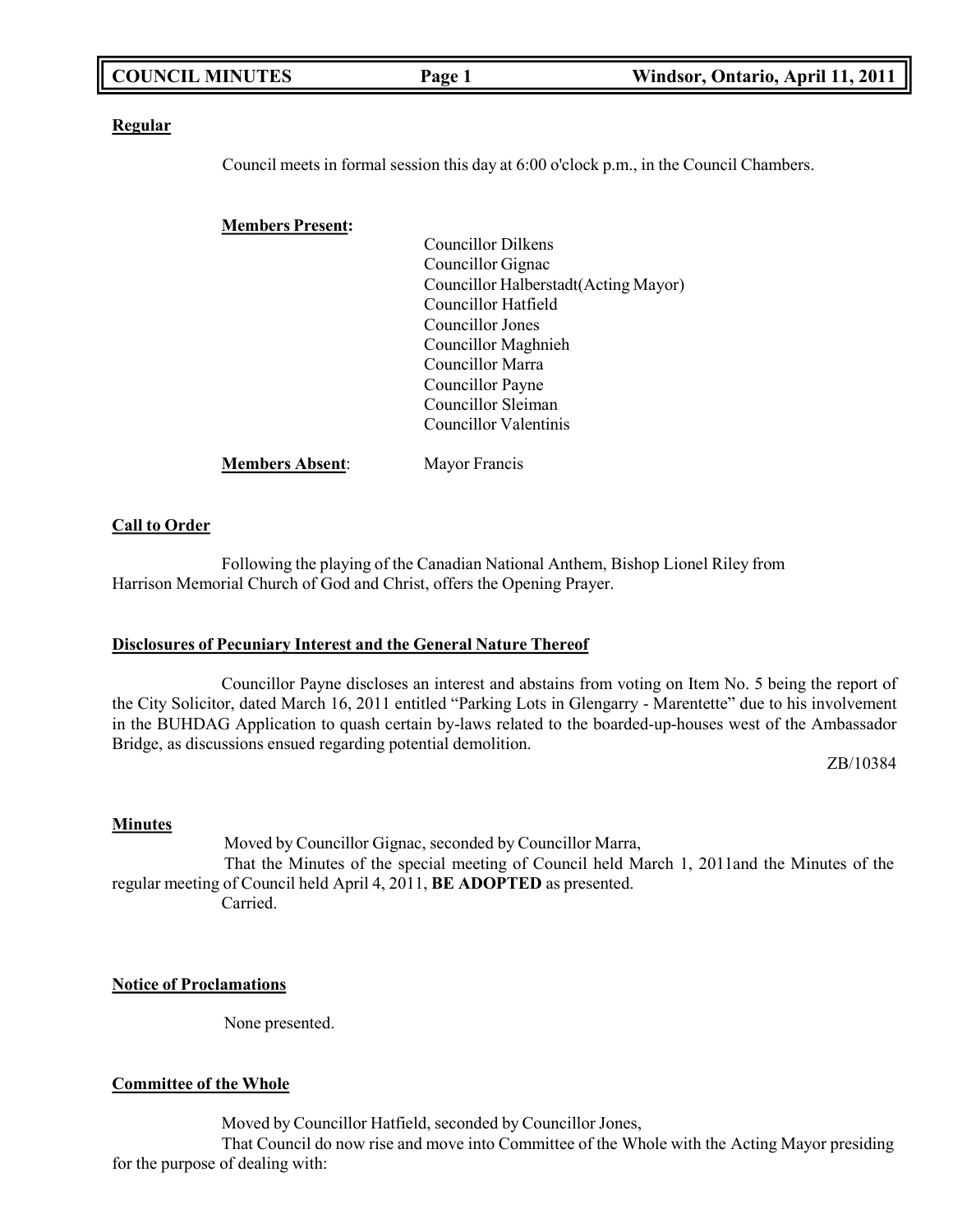- (a) communication items;
- (b) consent agenda;
- (c) hearing requests for deferrals or referrals of any items of business;
- (d) hearing presentations and delegations;
- (e) consideration of business items;
- (f) consideration of Committee reports:
	- (i) **Report of Special In-Camera Meeting or other Committee as may be held prior to Council** (if scheduled); and
	- (ii) **Report of the Striking Committee** of its meeting held April 4, 2011;
- (g) consideration of by-laws 74-2011 through 76-2011 (inclusive).

Carried.

# **Communications**

Moved by Councillor Maghnieh, seconded by Councillor Marra,

**M98–2011** That the following Communication Items 1 to 4, 6 to 8 and 10 to 23 inclusive, as set forth in the Council Agenda **BE REFERRED;** that the Minutes of the Transit Windsor Board of Directors meeting held March 23, 2011 and the Minutes of the Windsor Chartabus Inc. meeting held March 23, 2011, **BE ADOPTED** as presented; and Communication No. 5 and No. 9 which are dealt with as follows:

# **Communication No. 5:**

Moved by Councillor Hatfield, seconded by Councillor Dilkens,

**M99-2011** That the correspondence dated April 5, 2011 from the Federation of Canadian Municipalities (FCM) respecting the deadline for nominators to FCM's Board of Directors **BE RECEIVED;** and further, that Councillor Bill Marra **BE NOMINATED** to stand for an election in June for the upcoming term on the FCM Board of Directors to Federation of Canadian Municipalities(FCM) Board of Directors.

Carried.

# **Communication No. 9:**

Moved by Councillor Dilkens, seconded by Councillor Jones,

**M100-2011** That Rule 13.9(a) of the Procedure By-law regarding business not already before Council **BE WAIVED to** permit the introduction of a motion for consideration without prior notice that would request Administration to review amendments to the Zoning By-law as it pertains to Quonset Huts within residential areas.

Carried.

Councillor Hatfield voting nay.

Moved by Councillor Dilkens, seconded by Councillor Marra,

**M101-2011** That the report of the City Solicitor dated March 23, 2011, entitled "Response to CQ81–2010: Quonset Huts in Residential Areas" **BE RECEIVED,** and further that the City Planner **BE DIRECTED** to review amendments to the Zoning Bylaw so as to restrict Quonset Huts within the residential areas in the City of Windsor. Carried.

Councillor Hatfield voting nay.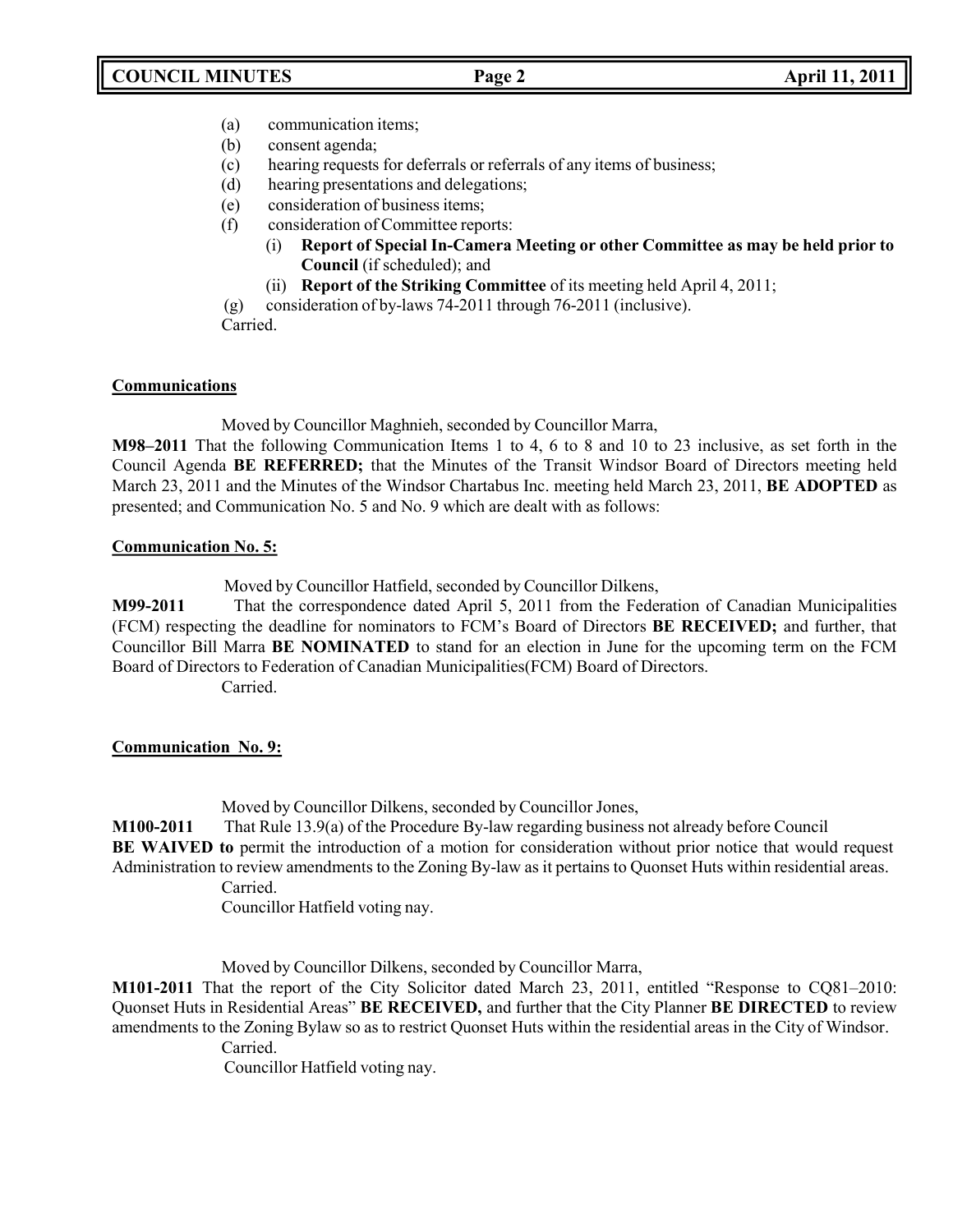**COUNCIL MINUTES Page 3 April 11, 2011**

| <b>Item</b>    | From                                                           | <b>Description</b>                                                                                                                                                                                                   |  |
|----------------|----------------------------------------------------------------|----------------------------------------------------------------------------------------------------------------------------------------------------------------------------------------------------------------------|--|
| $\mathbf{1}$   | Ministry of Community<br>and Social Services                   | Ontario Works Administration Funding for Municipal Delivery Agents.<br><b>Community Development &amp; Health Commissioner</b><br><b>Chief Financial Officer &amp; City Treasurer</b><br>Note & File<br><b>SS2011</b> |  |
| $\overline{2}$ | Ministry of Citizenship<br>and Immigration                     | Lincoln M. Alexander Award 2011 nominations: Deadline May 31, 2011.<br>Note & File<br><b>APR2011</b>                                                                                                                 |  |
| 3              | Association of<br>Municipalities of Ontario<br>(AMO)           | AMO Report to Members on March 2011 Board Meeting.<br>Note & File<br><b>MMA2011</b>                                                                                                                                  |  |
| $\overline{4}$ | Association of<br>Municipalities of Ontario<br>(AMO)           | Changes for municipalities which host provincial court facilities.<br><b>Chief Financial Officer &amp; City Treasurer</b><br>Note & File<br><b>MMA2011</b>                                                           |  |
| 5              | Federation of Canadian<br>Municipalities (FCM)                 | Nominations for FCM's Board of Directors: Deadline May 16, 2011.<br><b>COUNCIL DIRECTION REQUESTED</b><br><b>GF2011</b>                                                                                              |  |
| 6              | Ontario Sustainable<br><b>Energy Association</b>               | Spring Membership Drive 2011.<br>Note & File<br><b>APR2011</b>                                                                                                                                                       |  |
| 7              | <b>Essex Region</b><br><b>Conservation Authority</b><br>(ERCA) | Newsletter.<br>Note & File<br><b>GCW2011</b>                                                                                                                                                                         |  |
| $\,8\,$        | City Solicitor                                                 | Reporting Requirements – Section 44 (10) of the Purchasing Bylaw.<br>Note & File<br><b>AF2011</b>                                                                                                                    |  |
| 9              | City Solicitor                                                 | Response to CQ81-2010: Quonset Huts in Residential Areas.<br>Note & File<br>ZB2011                                                                                                                                   |  |
| 10             | City Solicitor                                                 | 2010 United Way Campaign Summary.<br>Note & File<br><b>APR2011</b>                                                                                                                                                   |  |
| 11             | City Engineer                                                  | CQ 20-2009 - Outdoor Amphitheatre - WFCU Centre.<br>Note & File<br><b>SR/8880</b>                                                                                                                                    |  |
| 12             | City Engineer                                                  | CQ 71-2009 – Increase of Hornets and Wasps.<br>Note & File<br><b>SR2011</b>                                                                                                                                          |  |
| 13             | City Engineer                                                  | CQ 72-2009 - Master Plan for Alexander Park.<br>Note & File<br><b>SR2011</b>                                                                                                                                         |  |
| 14             | City Engineer                                                  | CQ 82-2009 - Security Cameras - Jackson Park Sunken Gardens.<br>Note & File<br><b>SR2011</b>                                                                                                                         |  |
| 15             | City Engineer                                                  | CQ 103-2010 – Cost of Increasing Frequency of Line Painting.<br>Note & File<br><b>SW2011</b>                                                                                                                         |  |
| 16             | City Engineer                                                  | $CQ$ 47-2010 – Flag Pole – Peche Island.<br>Note & File<br><b>SR2011</b>                                                                                                                                             |  |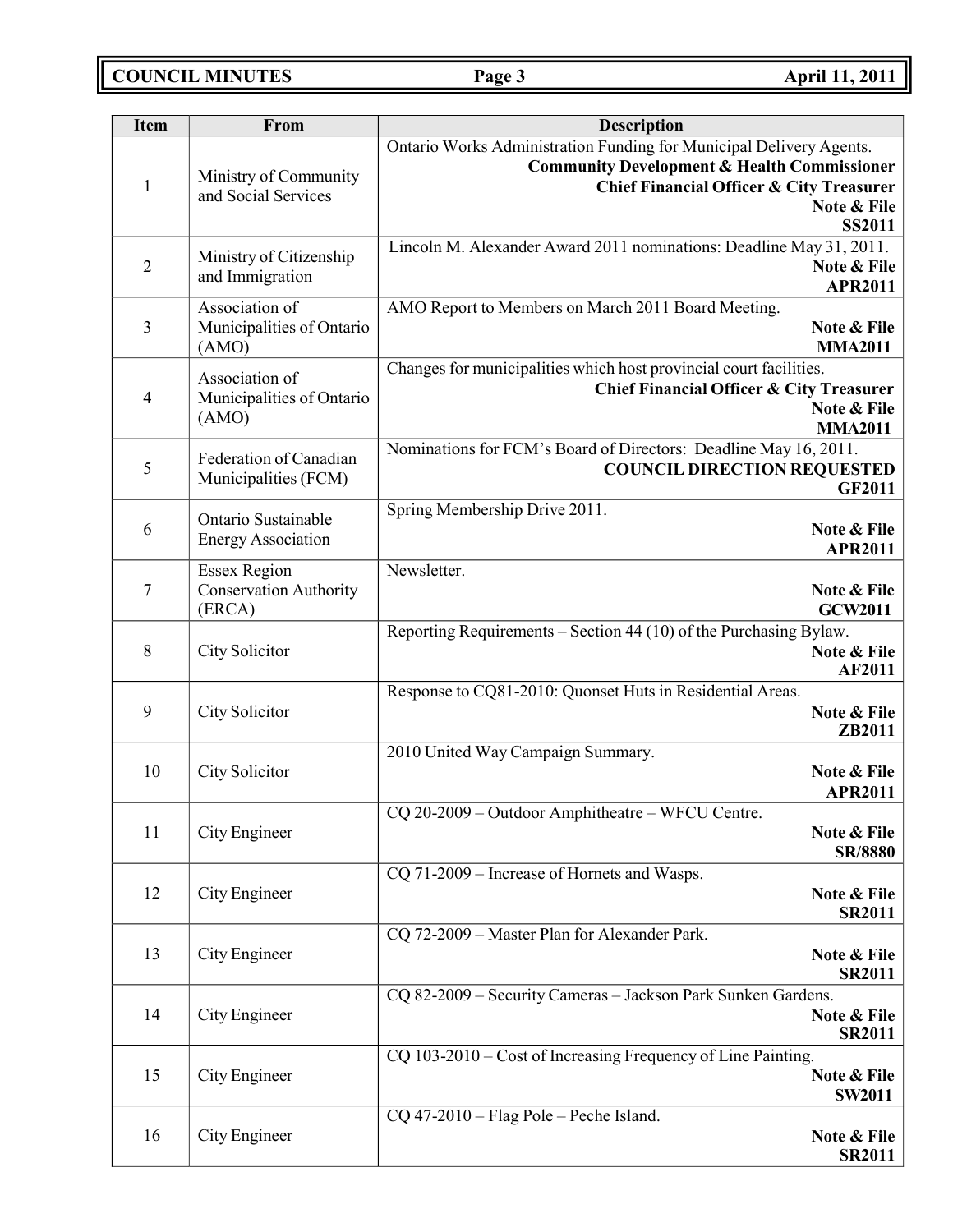**COUNCIL MINUTES Page 4 April 11, 2011**

| 17 | City Engineer                                                             | Snow Angels Volunteer Snow Removal Program - Volunteer<br>Acknowledgement.<br>Note & File<br><b>SW2011</b>                                                                                                                                                                                           |
|----|---------------------------------------------------------------------------|------------------------------------------------------------------------------------------------------------------------------------------------------------------------------------------------------------------------------------------------------------------------------------------------------|
| 18 | City Engineer                                                             | Reply to CQ 25-2009 - Distance Markers - Water Front Trail.<br>Note & File<br><b>SR2011</b>                                                                                                                                                                                                          |
| 19 | Community<br>Development & Health<br>Commissioner                         | Ontario Long Term Affordable Housing Strategy and New Legislation<br>entitled the Housing Services Act 2010.<br>Note & File<br><b>GH2011</b>                                                                                                                                                         |
| 20 | Lou Romano Water<br><b>Reclamation Plant</b><br><b>Steering Committee</b> | Minutes of meeting held March 3, 2011( <i>previously distributed</i> for<br>members of Council only) (copy available upon request)<br>Note & File<br><b>MB2011</b>                                                                                                                                   |
| 21 | Windsor Bicycling<br>Committee                                            | Minutes of meeting held March 8, 2011 ( <i>previously distributed</i> for<br>members of Council only) (copy available upon request)<br>Note & File<br><b>MB2011</b>                                                                                                                                  |
| 22 | <b>Transit Windsor Board</b><br>of Directors                              | Minutes of the Transit Windsor Board of Directors meeting held<br>March 23, 2011 and the minutes of the Windsor Chartabus Inc. meeting<br>held March 23, 2011 ( <i>previously distributed</i> for members of Council only)<br>(copy available upon request)<br><b>TO BE ADOPTED</b><br><b>MB2011</b> |
| 23 | Seniors Advisory<br>Committee                                             | Minutes of meeting held March 24, 2011 ( <i>previously distributed</i> for<br>members of Council only) (copy available upon request)<br>Note & File<br><b>MB2011</b>                                                                                                                                 |

Carried.

# **Consent Agenda**

Moved by Councillor Payne, seconded by Councillor Sleiman,

That the following Consent Agenda and the recommendations contained in the administrative reports **BE APPROVED** as amended:

Item 3 Request to close the east/west alley south of 495 Tecumseh Road West, easterly from Bruce

- Item 4 Initiation of Construction of Curbs and Gutters, Boulevard Restoration and Storm Sewer on Clemenceau Boulevard from Grand Boulevard to Roosevelt Avenue
- Item 6 Part-Lot Control By-law Exemption Request, 1027458 Ontario Inc. (Coco Group), east and west sides of Luxury and the north and south side of Stonescape and Snowcrest Street
- Item 7 Vacant Land Wachna Drive
- Item 8 Amendment to Council Resolutions M192-2010 and M193-2010
- Item 9 Extension of Supply of Coarse Rock Salt for Winter Maintenance
- Item 11Rescheduling of May 2, 2011 Council Meeting due to Federal Election Carried.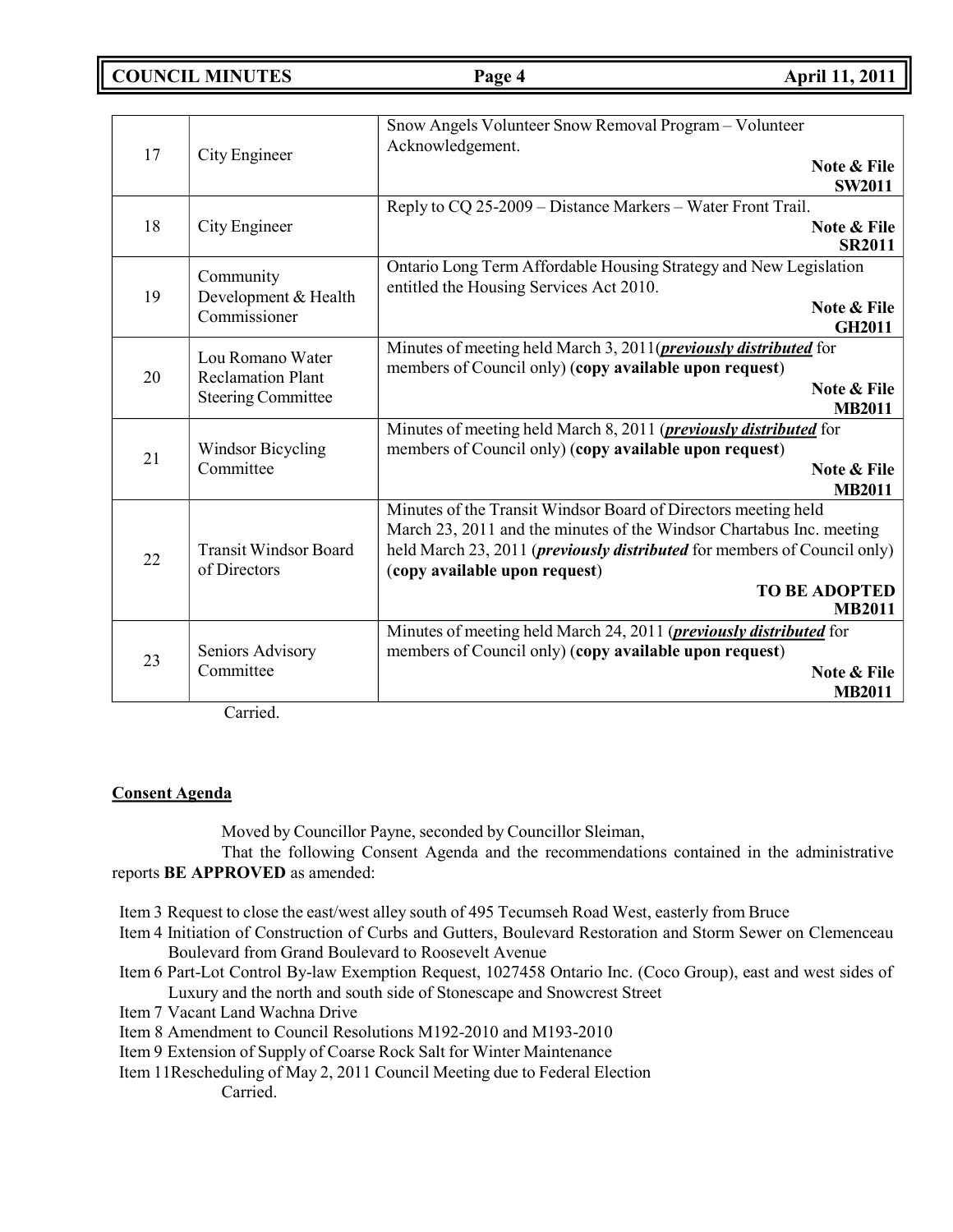# **COUNCIL MINUTES Page 5 April 11, 2011**

# **Deferrals and/or Referrals and Withdrawals**

# **Report No. 1 of the Planning Advisory Committee - Official Plan and Zoning Amendments – Methadone Clinics**

### **Donna Vollans, Ward 4 resident**

Donna Vollans, resident of Ward 4, appears before Council to request that the Report of the Planning Advisory Committee respecting " Official Plan and Zoning Amendments – Methadone Clinics" **BE DEFERRED** to allow for adequate time to prepare as a delegation on the issue.

**Clerk's Note**: Council agrees to defer this matter to the May 3, 2011 meeting of Council.

# **ZO/10941** PAC 1

(For final disposition of this matter, see Clause **CR135/2011** in Schedule "A" attached hereto.)

### **Presentations & Delegations:**

### **PRESENTATIONS:**

# **Margaret Corio, Regional Vice President of RBC Royal Bank and United Way Campaign Cabinet Chair, Mario Sonego, City Engineer, Jean Fox Local 543 President and Jim Woods Local 82 President**

Margaret Corio, Regional Vice President of RBC Royal Bank and United Way Campaign Cabinet Chair, Mario Sonego, City Engineer, Jean Fox Local 543 President and Jim Woods Local 82 President, appear before Council to provide an update on the contributions made by the City of Windsor employees to the 2011 City of Windsor United Way Campaign, stating that \$156,080.00 was raised, and conclude by thanking the employees that came together and raised funds in excess of the targeted goal, and present to Pina Ciotoli, a City of Windsor employee, with a gift in appreciation for all her efforts during this campaign.

# **Mario Sonego, City Engineer; Monika Grant, Technical Support Coordinator, Public Works; and Gordon Orr, Marketing and Communications Officer, Communications and Customer Service**

Mario Sonego, City Engineer; Monika Grant, Technical Support Coordinator, Public Works; and Gordon Orr, Marketing and Communications Officer, Communications and Customer Service appear before Council to provide a brief overview of the Snow Angel Volunteer Program and give special recognition to Chris Poupard from A+ Construction and his team members Tammy McGouin Katie Chartrand, and Brian Rutt.

# **DELEGATIONS**

# **Windsor Essex Housing Analysis and Strategies Special Initiative Study 2010 also known as the HARS 2010 Report**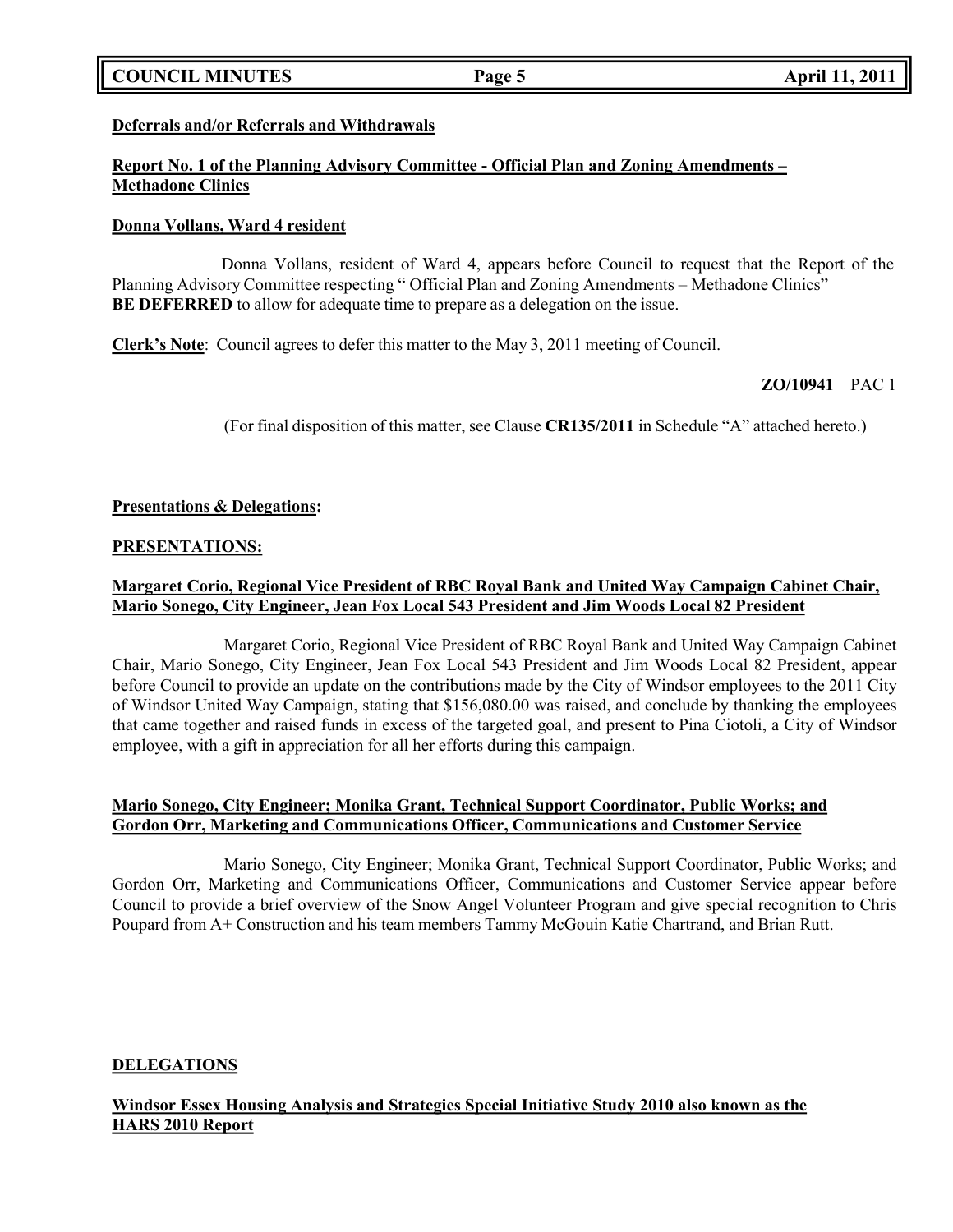# **COUNCIL MINUTES Page 6 April 11, 2011**

### **Ed Starr, Principal SHS Inc.**

Ed Starr, Principal SHS Inc., appears before Council and is available for questions regarding the Windsor Essex Housing Analysis and Strategies Special Initiative Study 2010 (HARS 2010 Report).

### **GH/8204** 1

(For final disposition of this matter, see Clause **CR122/2011** in Schedule "A" attached hereto.)

# **2248090 Ontario Ltd., rezoning, 1643 McDougall, future commercial development**

#### **Kathryn Hengl, Solicitor/Agent representing Applicant**

Kathryn Hengl, Solicitor/Agent representing Applicant**,** appears before Council and is available for questions regarding the rezoning application for 1643 McDougall for future commercial development.

# **ZB/10938** PAC 2

(For final disposition of this matter, see Clause **CR136/2011** in Schedule "A" attached hereto.)

### **Amendments to the Sidewalk Cafe Handbook and Mini-Cafe Pilot Project**

#### **Ron Balla, Past Chair and Angelo Marignani, Vice Chair of the Downtown Windsor BIA,**

Ron Balla, Past Chair, and Angelo Marignani, Vice-Chair, Downtown Windsor BIA, appears before Council to speak in support of the administrative recommendations pertaining to the amendments of the Sidewalk Cafe Handbook and Mini-Cafe pilot project, suggesting that such cafes increase interaction amongst the pedestrians and the store fronts, and conclude by thanking Mayor and Council for the mini cafe review and amendments.

#### **SE/8323** 10

(For final disposition of this matter, see Clause **CR133/2011** in Schedule "A" attached hereto.)

# **Award of Proposal #172-10 – Trenchless Culvert Rehabilitation, E.C. Row Culverts at Jefferson Boulevard and Central Avenue**

#### **Joseph Sbrocca, P.Eng., General Manager, Coco Paving**

Joseph Sbrocca, P.Eng., General Manager, Coco Paving appears before Council to request that Council reject the administrative recommendation to accept the Proposal offered by the firm of Liqui-force Services (Ontario) Inc., stating that the proposal submitted M.R. Dunn Contractors Ltd., recently acquired by Coco Paving quoted a lower cost, and concludes by requesting Council to review the outcome of the proposal, including the matrix used.

# **SW2011** 2

(For final disposition of this matter, see Clause **CR23/2011** in Schedule "A" attached hereto.)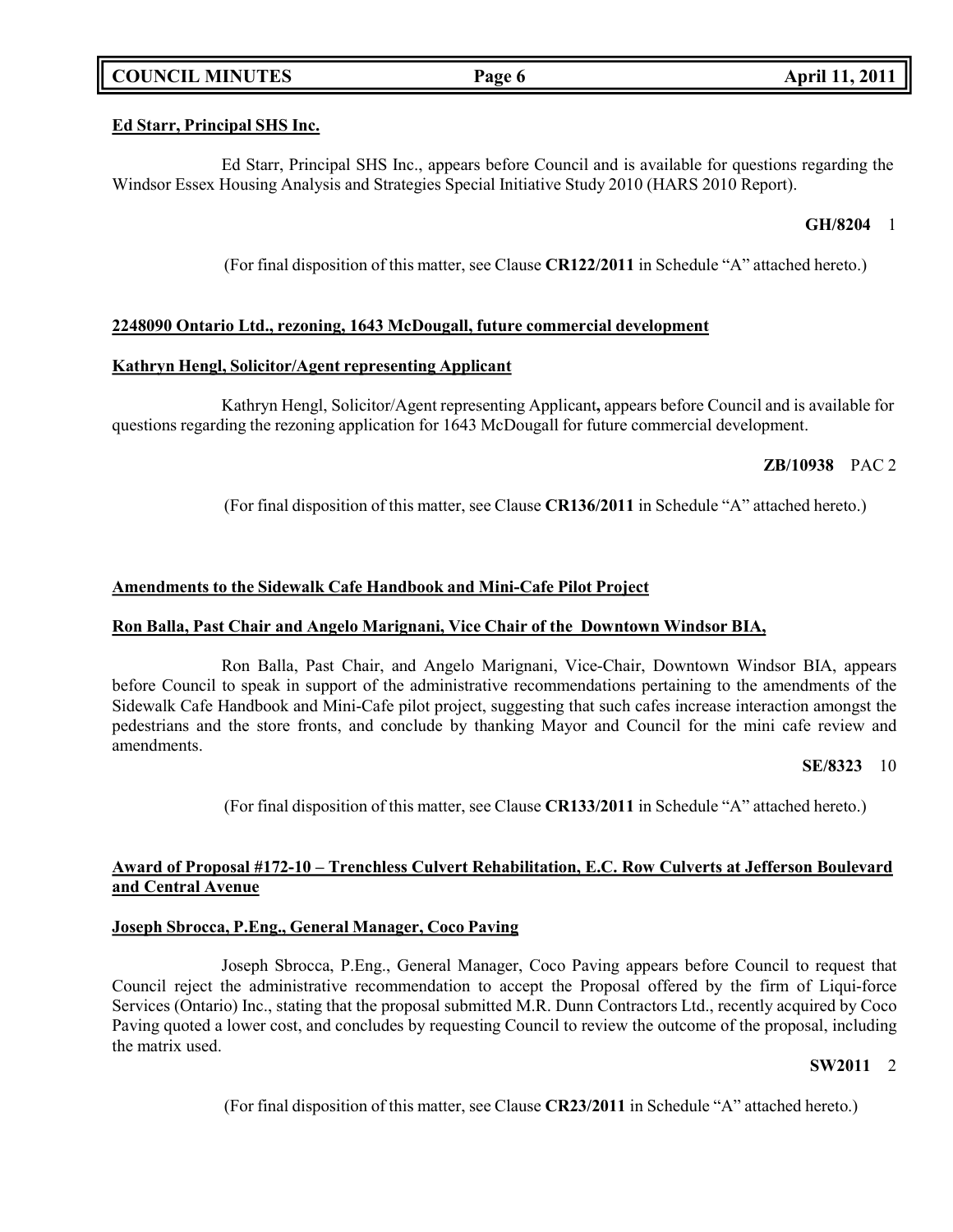# **COUNCIL MINUTES Page 7 April 11, 2011**

# **Parking Lots in Glengarry-Marentette**

#### **John Corrent, Solicitor**

John Corrent, Solicitor representing lot owners in block D appears before Council to speak in support of the administrative recommendations, pertaining to parking lots in Glengarry-Marentette, suggesting that all deadlines for the property owners in block D are reasonable, and concludes by requesting that Council amend the process to allow the demolition application to be initiated without the performance security bond.

### **ZB/10384** 5

(For final disposition of this matter, see Clause **CR127/2011 and CR128/2011** in Schedule "A" attached hereto.)

#### **Regular Business Items (for final disposition of these matters see Schedule "A" attached)**

None.

### **Consideration of Committee Reports**

Moved by Councillor Gignac, seconded by Councillor Marra, **M102-2011** That the **REVISED Report of the Striking Committee** of its meeting held April 4, 2011, **BE ADOPTED** as presented. Carried. Councillor Dilkens was absent from the meeting when the vote was taken on this matter.

ACO2011

# **By-laws**

Moved by Councillor Hatfield, seconded by Councillor Jones,

That the following By-laws No. 74-2011 through 76-2011 (inclusive), be introduced and read a first and second time:

- 74-2011 "A BY-LAW TO PROVIDE THAT PART-LOT CONTROL SHALL NOT APPLY TO CERTAIN LAND THAT IS WITHIN *REGISTERED PLAN 12M407,* IN THE CITY OF WINDSOR"
- 75-2011 "A BY-LAW TO FURTHER AMEND BY-LAW NUMBER 52-1999, BEING A BY-LAW TO APPOINT MUNICIPAL ENFORCEMENT OFFICERS FOR THE CORPORATION OF THE CITY OF WINDSOR"
- 76-2011 "A BY-LAW TO CONFIRM THE PROCEEDINGS OF THE COUNCIL OF THE CORPORATION OF THE CITY OF WINDSOR AT ITS MEETING HELD ON THE ELEVENTH DAY OF APRIL, 2011"

Carried. Councillor Dilkens was absent from the meeting when the vote was taken on this matter.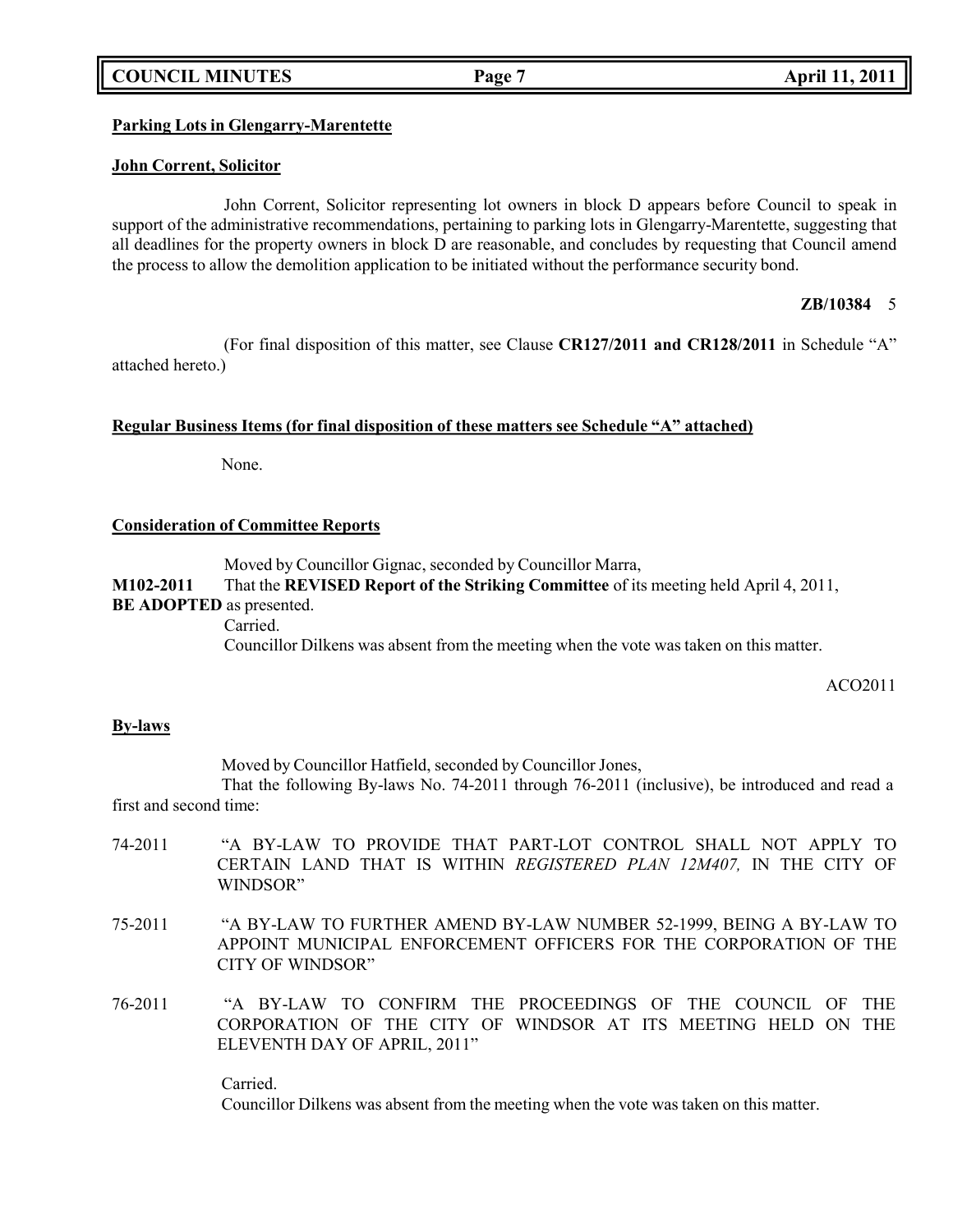| <b>COUNCIL MINUTES</b> | Page 8 | April 11, 2011 |
|------------------------|--------|----------------|
|                        |        |                |

Moved by Councillor Maghnieh, seconded by Councillor Marra,

That the Committee of the Whole does now rise and report to Council respecting the business items considered by the Committee:

- **1) Communication Items (as amended)**
- **2) Consent Agenda (as presented)**
- **3) Items Deferred**
- **Items Referred**
- **4) Consideration of the Balance of Business Items (see Schedule "A")**
- **5) Committee Reports (as presented)**
- **6) By-laws given first and second readings (as presented)**

Carried.

Councillor Dilkens was absent from the meeting when the vote was taken on this matter.

# **Notices of Motion**

None presented.

# **Third Reading of By-laws**

Moved by Councillor Payne, seconded by Councillor Sleiman,

That the following By-laws No. 74-2011 through 76-2011 (inclusive), having been read a first and second time be now read a third time and finally passed and that the Acting Mayor and Clerk **BE AUTHORIZED** to sign and seal the same notwithstanding any contrary provision of the Council.

Carried.

Councillor Dilkens was absent from the meeting when the vote was taken on this matter.

# **Petitions**

None presented.

# **Council Questions**

Moved by Councillor Gignac, seconded by Councillor Marra,

**M03-2011** That the Council Questions arising from the previous meeting of Council and listed by the Clerk **BE NOW CONSIDERED** for purposes of discussion , and further, that the Administration **BE DIRECTED** to proceed with the necessary actions to respond to the Council Questions consistent with Council's instructions.

Carried.

Councillor Dilkens was absent from the meeting when the vote was taken on this matter.

ACOQ2011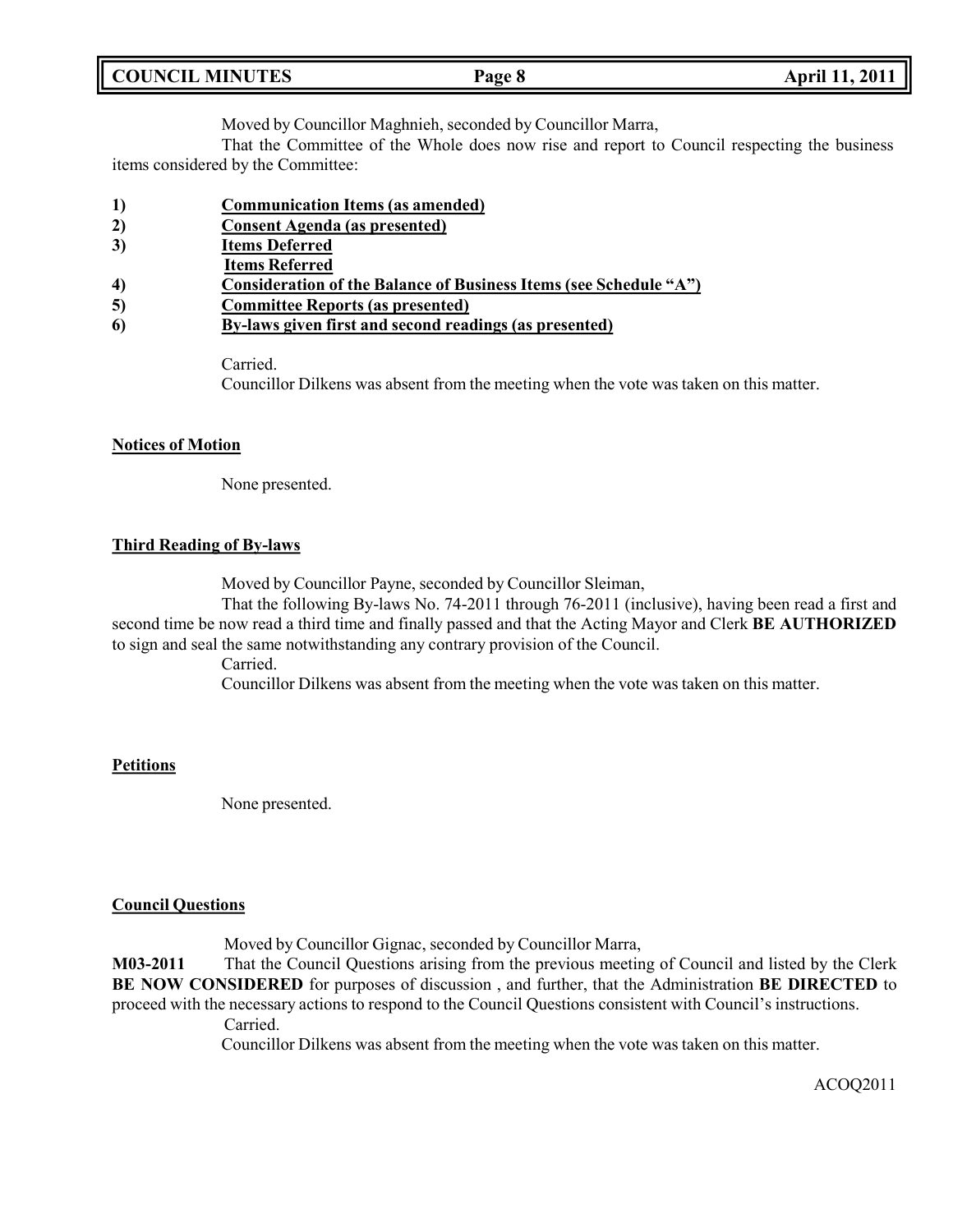# **COUNCIL MINUTES Page 9 April 11, 2011**

# **Adjournment**

Moved by Councillor Hatfield, seconded by Councillor Jones, That this Council meeting stand adjourned until the next regular meeting of Council or at the call

of the Mayor.

Carried. Councillor Dilkens was absent from the meeting when the vote was taken on this matter.

Accordingly, the meeting is adjourned at 8:55 o'clock p.m.

**ACTING MAYOR**

**CITY CLERK**

**THIS IS A DRAFT COPY**

# **DEPUTY CITY CLERK/SENIOR MANAGER OF COUNCIL SERVICES**

**SUPERVISOR OF COUNCIL SERVICES**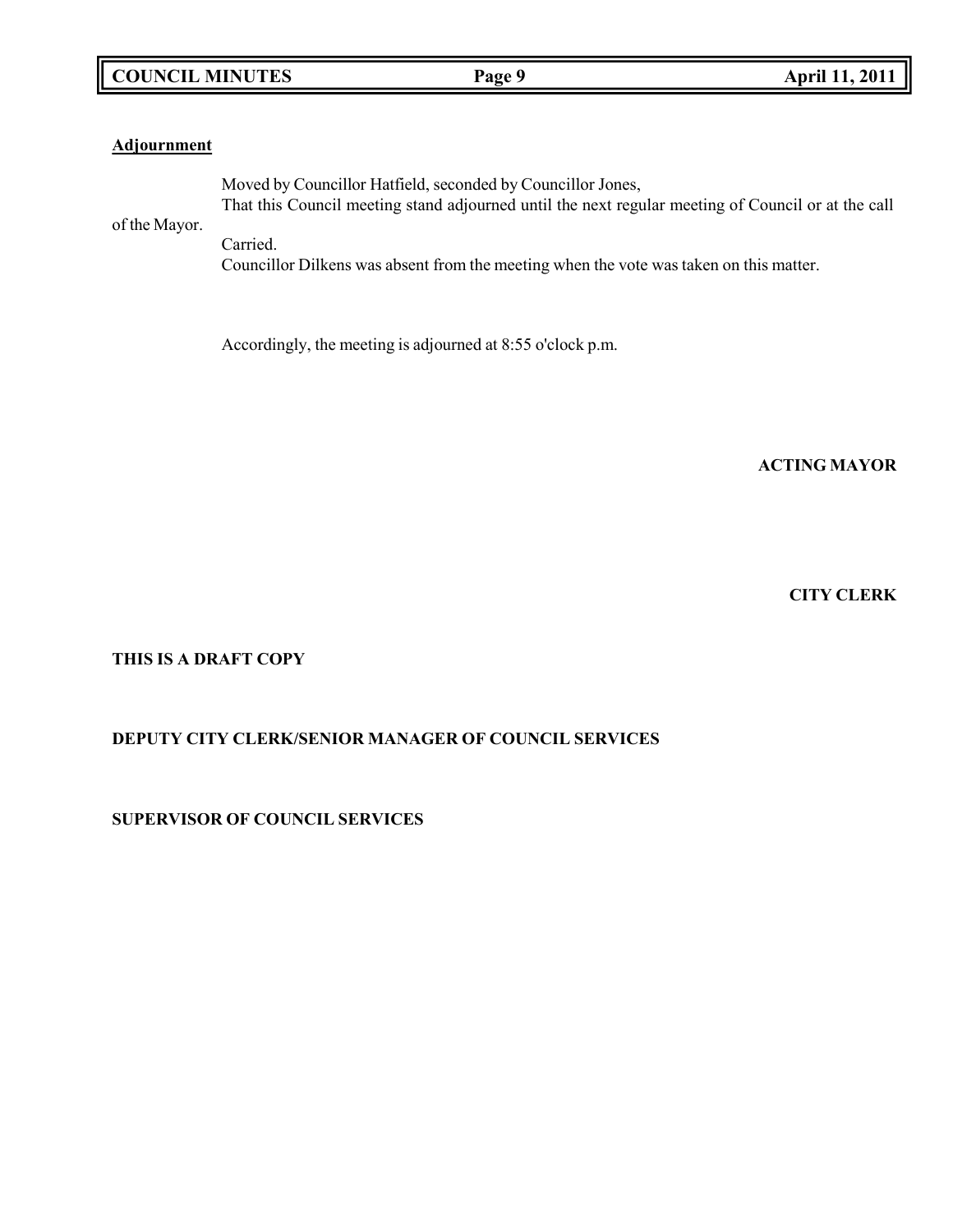# **COUNCIL MINUTES Page 10 April 11, 2011**

Gignac Valentinis

# CR122/2011

- a) THAT City Council **APPROVE** the report from the Executive Director of Housing and Children Services regarding the Windsor Essex Housing Analysis and Strategies Special Initiative Study 2010 also known in an abbreviated form as the HARS 2010 Report; and
- b) THAT City Council **ENDORSE IN PRINCIPLE** the HARS 2010 Report; and
- c) That City Council **APPROVE** that the HARS 2010 Report be made available to the public by posting the documents on the City website; and
- d) THAT City Council **ACCEPT** the changes and recommendations made by the Housing Advisory Committee detailed in Appendix 3 and Appendix 4 of this report provided further that Administration is required to seek City Council's approval prior to implementing a HARS 2010 Recommendation if the cost of such implementation has not been included in an approved City Budget in the respective Fiscal Year.

Carried.

Councillor Dilkens was absent from the meeting when the vote was taken on this matter.

Report Number **15197 GH/8204 1**

Marra Maghnieh

# CR123/2011

That the report of the City Engineer dated March 24, 2011 entitled "Award of Proposal #172-10 – Trenchless Culvert Rehabilitation – E.C. Row Culverts at Jefferson Boulevard and Central Avenue"

**BE DEFERRED** to the April 18, 2011 meeting of Council to obtain further information from Administration for clarification purposes.

Carried.

Councillor Gignac voting nay. Councillor Dilkens was absent from the meeting when the vote was taken on this matter.

Report Number **15120 SW2011 2**

Payne Sleiman

# CR124/2011

That the 3.66 metre (12 feet) wide east/west alley south of 495 Tecumseh Road West, easterly from Bruce Avenue for a distance of approximately 18.29 metres (60 feet) as shown on Drawing Number CC-1607 *attached* hereto as Appendix "A" **BE ASSUMED** for subsequent closure and conveyance to the abutting property owners and further the City Solicitor **BE REQUESTED** to prepare the necessary by-law.

Carried.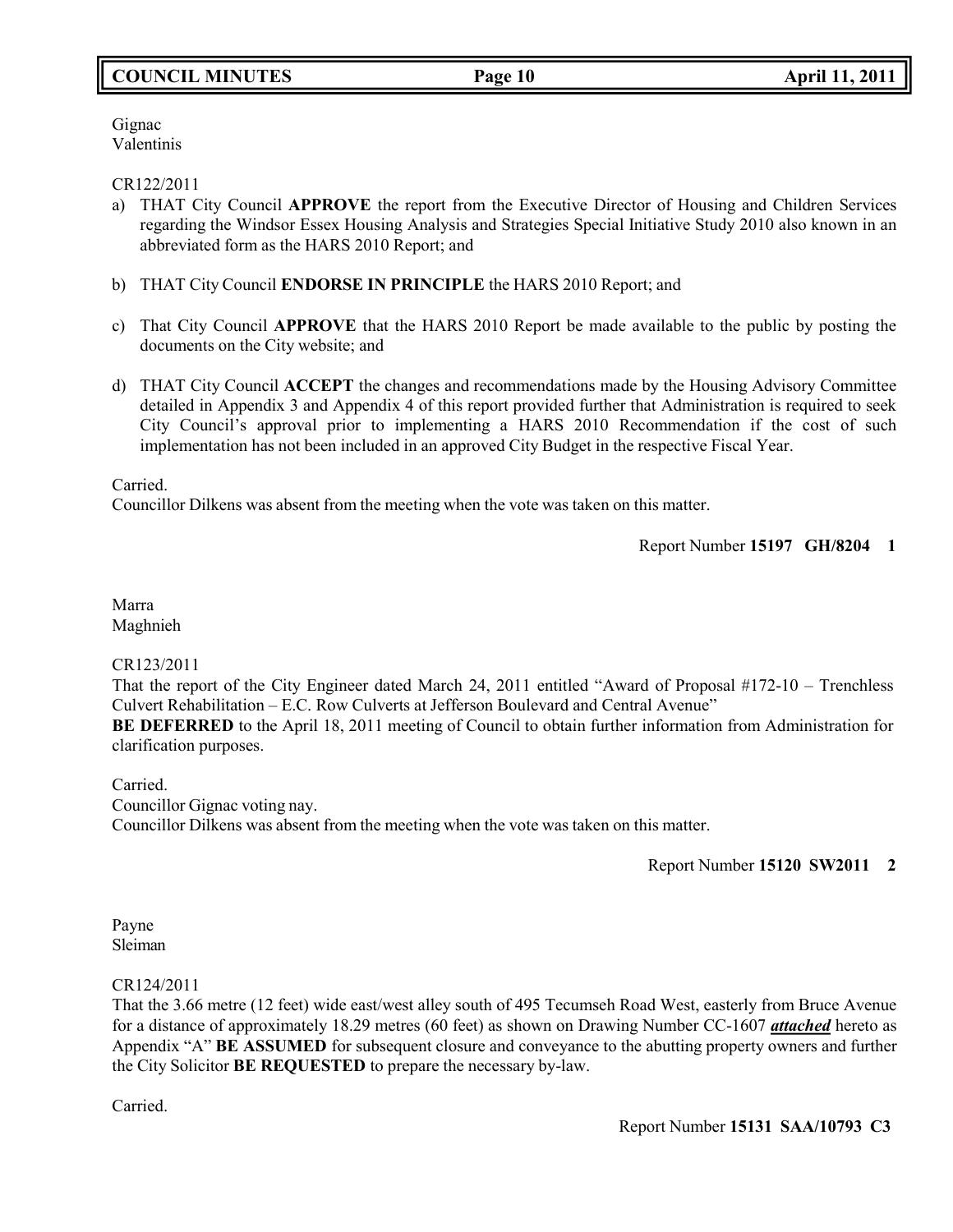# Payne Sleiman

# CR125/2011

That the 3.66 metre (12 feet) wide east/west alley south of 495 Tecumseh Road West, easterly from Bruce Avenue for a distance of approximately 18.29 metres (60 feet) as shown on Drawing Number CC-1607 *attached* hereto as Appendix "A" **BE CLOSED AND CONVEYED** to the abutting property owners, subject to the following:

(a) Conveyance cost is:

- \$75.35 per square metre (\$7.00 per square foot) abutting properties zoned RD2.2 with supplementary regulation S20(1)262 for alley lands with no easements plus proportionate share of the survey cost
- $\bullet$  \$37.67 per square metre (\$3.50 per square foot) abutting properties zoned RD2.2 with supplementary regulation S20(1)262 for alley lands containing easements plus proportionate share of the survey cost
- \$1.00 plus deed preparation and proportionate share of survey cost abutting properties zoned  $\bullet$ RD1.3:

√and further, the City Engineer **BE REQUESTED** to supply the appropriate legal description, in accordance with Drawing Number CC-1607, attached hereto as Appendix "A";√ and further the City Solicitor, or a delegate, **BE AUTHORIZED** to publish the required legal notice, and **BE REQUESTED** to prepare the By-law to close and further the Chief Administrative Officer and City Clerk **BE AUTHORIZED** to sign all necessary documents approved in form and content satisfactory to the City Solicitor, and the transaction **BE COMPLETED** electronically pursuant to By-law Number 366-2003.

Carried.

APPENDICES Drawing No. CC-1607 Report Number **15131 SAA/10793 C3**

Payne Sleiman

CR126/2011

- **I.** That, in view of the City of Windsor's intention to initiate the construction of curbs and gutters, boulevard restoration and storm sewer on Clemenceau Boulevard from Grand Boulevard to Roosevelt Avenue, as shown located on **attached** Drawing C-3086, the **attached** report of the City Engineer to address the requirements of Section 6 of Ontario Regulation 586/06, **BE APPROVED** and the requirements regarding the notices to the public and owners of the lots liable to be specially charged with respect to the work, as required by Section 5 of Ontario Regulation 586/06, **BE UNDERTAKEN**, said notices to be in content as per the report of the City Engineer.
- **II.** That, assuming a sufficiently signed petition against the Clemenceau Boulevard project is **NOT** received, the City Engineer **BE AUTHORIZED** to proceed with the tendering and Award of Tender to the low bidder, subject to the tender meeting project specifications, and being within the approved estimated budget; and subject to the terms and conditions of the City of Windsor's Purchasing By-law 400-2004; and that the Chief Administrative Officer and City Clerk **BE AUTHORIZED** to sign a contract with the low tenderer, satisfactory in form to the City Solicitor, in financial content to the City Treasurer, and in technical content to the City Engineer.

√√*SV*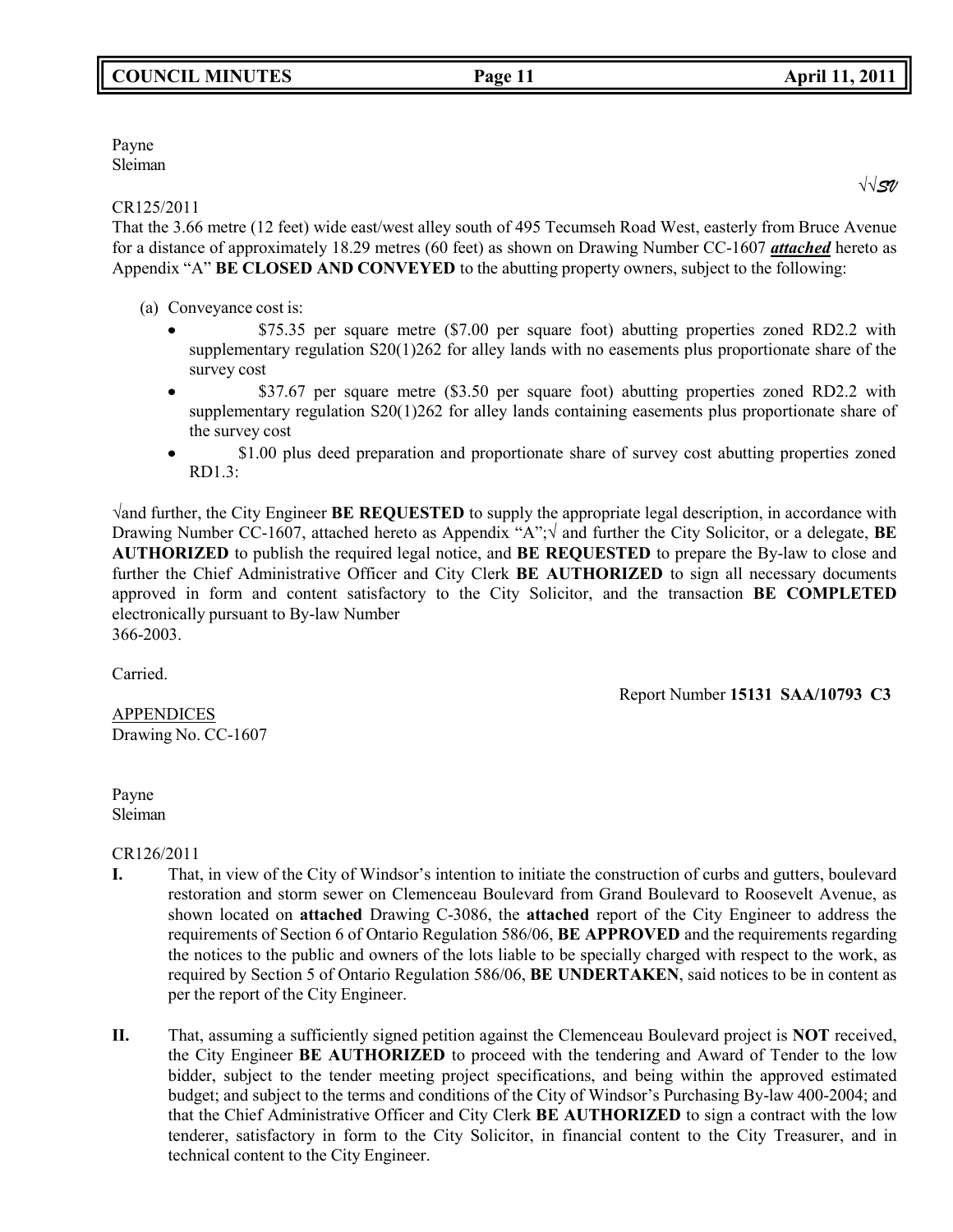# **III.** That the City Engineer **BE REQUIRED** to provide a Reconciliation Report to Council on the Tender Award.

Carried.

Report Number **15186 SW2011 C4**

Appendices Drawing C-3086 Report

# Valentinis Jones

CR127/2011

- I. That Council **ESTABLISH** the following deadlines for owners of properties being used as parking lots within Blocks C and D of the Glengarry-Marentette Waterfront Village CIP area to submit a complete Site Plan Control application, execute the Site Plan Control Agreement, and construct and have inspected parking lots that comply with By-Law 8600:
	- i. A complete Site Plan Control Application-deadline of May 30, 2011
	- ii. An approved Site Plan Control Agreement-deadline of July 31, 2011
	- iii. Completion of all required drainage, curbing and paving, and lighting-deadline of November 30, 2012
	- iv. Completion of the required decorative fencing and pillars-deadline of August 31, 2013
	- v. Completion of all required landscaping-deadline of September 30, 2013
- II. That the subject owners (s) apply for the removal of the "H" (holding) prefix under Zoning By-law 8600 after they have executed the required Site Plan Control Agreement and submitted the required performance securities to the City.
- III. That the Building Department and Licensing Department **BE DIRECTED** to proceed with By-Law enforcement of properties operating parking lots within Blocks C and D of the Glengarry-Marentette Waterfront Village CIP area if the subject owners do not meet the deadlines identified in Recommendation I.

Carried.

Councillor Payne discloses an interest and abstains from voting on this matter. Councillor Dilkens was absent from the meeting when the vote was taken on this matter.

Report Number **#: 15145 ZB/10384 5**

Valentinis Jones

# CR128/2011

That with regards to the report of the City Solicitor dated March 16, 2011 entitled "Parking Lots in Glengarry-Marentette" that the submission of performance securities required by the Site Plan Control Agreement are not required prior to the issuance of a demolition permit to demolish 28, 276 and 290 Glengarry Avenue .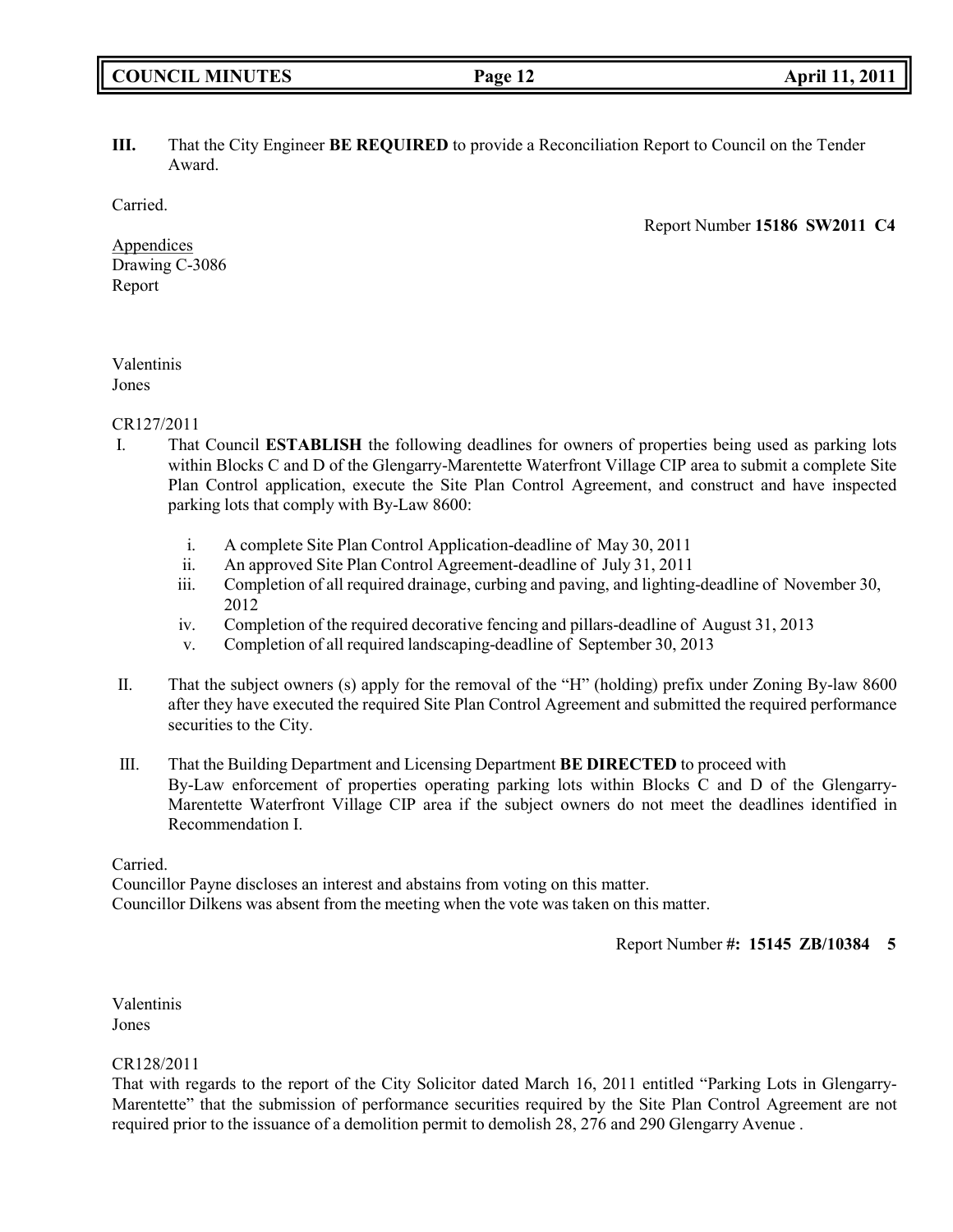| <b>COUNCIL MINUTES</b> |  |  |
|------------------------|--|--|
|------------------------|--|--|

# Carried.

Councillor Payne discloses an interest and abstains from voting on this matter. Councillor Dilkens was absent from the meeting when the vote was taken on this matter.

Report Number **#: 15145 ZB/10384 5**

Payne Sleiman

# CR129/2011

**I** That the application of 1027458 Ontario Inc. (Coco Group) for part-lot control exemption for the lands legally described as Blocks 13, 14, 16, 17, 18, 20 Plan 12M-407 and Part of Block 6, Plan 12M-407, now designated as Part 1 and Part 2 in Reference Plan 12R-24625, as identified on attached **Map No. PLC-010/10- 1**, located on the east and west side of Luxury Avenue and on the north and south side of Stonescape and Snowcrest Street, to allow the development street townhome dwellings, **BE APPROVED** for a period of 3 years; and

**II** That By-law 74-2011 **BE ENACTED.**

Carried.

Report Number **15047 ZB2011 C6**

Appendices Map No. PLC-010/10-1

Payne Sleiman

# CR130/2011

- I. That the report prepared by the Property Coordinator and Property Supervisor dated February 2, 2011, with respect to notification of all real property to be sold **BE RECEIVED** for information; and
- II. That the Property Coordinator and Property Supervisor **BE AUTHORIZED** to split the subject parcel of land to line up with the side yard property lines of the improved properties municipally known as 3249 Wachna Drive and 3135 to 3175 Harmony Drive and offer the subject parcels to the abutting owners at \$1.00 plus proportionate share of survey cost and City legal cost of \$250.00 subject to the following conditions:
	- The purchaser is responsible for obtaining legal counsel to complete the transaction.
	- An easement will be registered on title for a storm sewer than runs between 3159 and 3163  $\bullet$ Harmony Drive through the subject parcel to the ditch along the railway land (size and location of easement to be approved by Public Works).
	- The following warning clause shall be registered on title:  $\bullet$

*"All persons intending to acquire an interest in the real property by purchase or lease are advised of* the proximity of a rail vard and rail corridor which operates on a 24-hour basis. It is possible that rail *operations may cause disturbance and may be altered or expanded which affect the living environment of residents despite the inclusion of any noise and vibration attenuating measures in the design of the outdoor amenity area(s) and dwelling(s). Noise levels may exceed the Ministry of Environment's noise criteria from time to time."; and*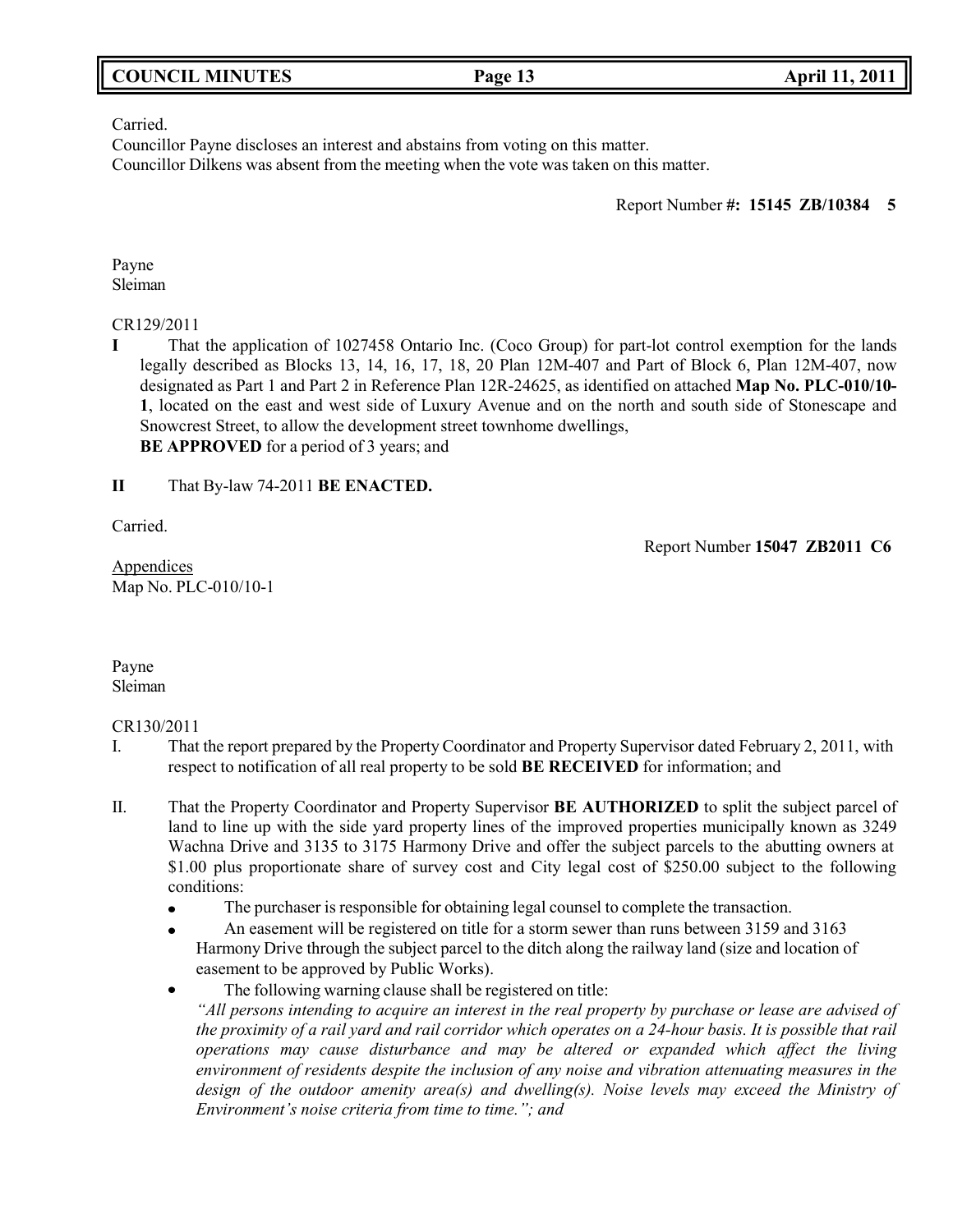|  | <b>COUNCIL MINUTES</b> |
|--|------------------------|
|--|------------------------|

- III. That the Chief Administrative Officer and Clerk **BE AUTHORIZED** to sign any required written documents satisfactory in form and content to the City Solicitor and that the transaction **BE COMPLETED** electronically pursuant to By-Law 366-2003; and
- IV. In the event that the owners of the improved property municipally known as 3249 Wachna Drive waive their right to purchase the abutting parcel behind their property then Administration **BE AUTHORIZED** to offer this parcel to the owners of 3135 Harmony Drive with the same terms and conditions as outlined in Recommendation II; and
- V. In the event that Administration receives requests from other property owners to purchase additional land abutting the subject parcel directly behind their home then Administration **BE AUTHORIZED** to offer the parcel(s) for sale provided that the owners whose property directly abuts the property at the rear waives their right to purchase it with the same terms and conditions as outlined in Recommendation II.

Carried.

Report Number **#: 15105 AL2011 C7**

Payne Sleiman

### CR131/2011

That Council Resolutions M192-2010 and M193-2010 adopted by City Council on June 28, 2010 **BE AMENDED** to reflect that the north limit of the closure of the north/south alley will extend to the north limit of 2999 Randolph Avenue and to the north limit of 2986 St. Patrick's Drive as shown on the abstract of Plan 12R-24437, attached hereto as Appendix "A".

Carried.

Report Number **15189 SAA/10569 C8**

Appendices Plan 12R-24437

Payne Sleiman

# CR132/2011

THAT Council **APPROVE** an extension to Tender No. 50-07 of an additional two winter seasons (2011/2012 and 2012/2013) for the supply of coarse highway rock salt as proposed by The Canadian Salt Company Limited at the negotiated price detailed in the accompanying in-camera memo; and

THAT the Manager of Purchasing and Risk Management **BE AUTHORIZED** to issue a contract purchase order to The Canadian Salt Company Limited based on the negotiated prices detailed in the accompanying in-camera memo; and

THAT **APPROVAL BE GIVEN** to purchase 12,500 tonnes (more or less) of coarse highway rock salt per season for the 2011/2012 and 2012/2013 winter seasons with the subject purchases to be charged initially to the inventory account (001 1512) and later expensed to the 2011/2012 and 2012/2013 winter control operating budgets (Dept. ID 0164401) in which sufficient funds will be available.

Carried.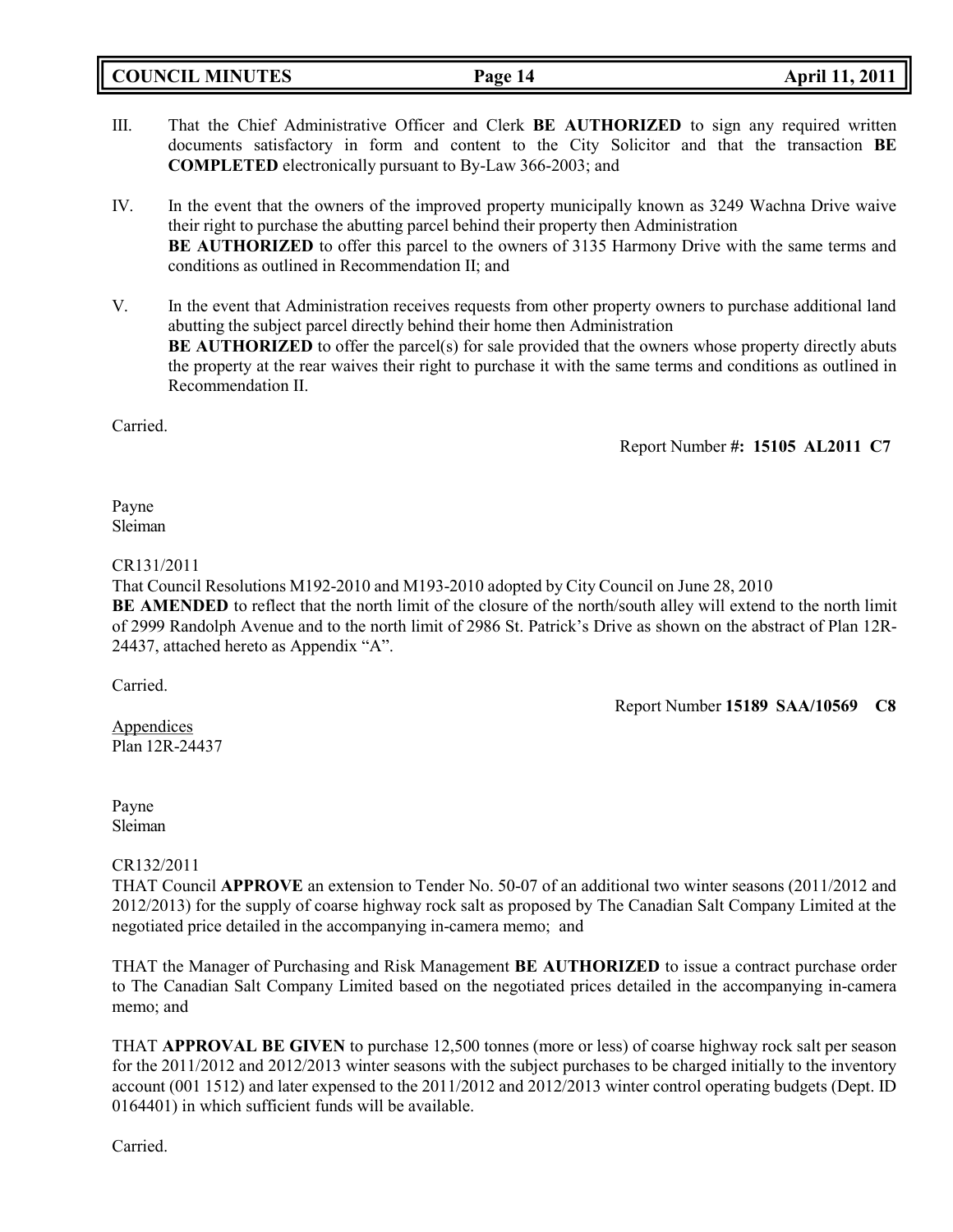Report Number **15153 SW2011 C9**

Hatfield Valentinis

# CR133/2011

That the "Sidewalk Café Handbook" that was adopted on February 21, 2005 **BE AMENDED** to include the changes described by this report; and

That the Sidewalk Café season BE EXTENDED by four weeks to cover the period of March 1<sup>st</sup> to November  $30<sup>th</sup>$  annually; and

That Administration **BE DIRECTED** to charge \$1.00 plus an indemnity fee of \$1000.00 and to enter into agreement and all the insurance provisions with the larger sidewalk cafes that have an enclosure, pending a further report from Administration outlining the fee structure; and further

That Administration **BE DIRECTED** to refund all sidewalk cafes that have already submitted payment.

Carried.

Councillor Dilkens was absent when this vote was taken on this matter.

Report Number **15139 SE/8323 10**

Payne Sleiman

# CR134/2011

That the regular meeting of City Council scheduled for Monday, May 2, 2011 **BE RESCHEDULED** to Tuesday, May 3, 2011, as the Federal Election has now been scheduled for that date.

Carried.

Report Number **15220 GM2011 C11**

Valentinis Dilkens

CR135/2011

That the report of the Planning Advisory Committee dated March 24, 2011 entitled "Official Plan and Zoning Amendments – Methadone Clinics" **BE DEFERRED** two weeks to the May 3, 2011 meeting of Council to allow for further review of the documents; and

That Administration **BE DIRECTED** to provide Council with the areas of the city that methadone clinics will be permitted/affected.

Carried.

Report Number **15205 ZO/10941 PAC 1**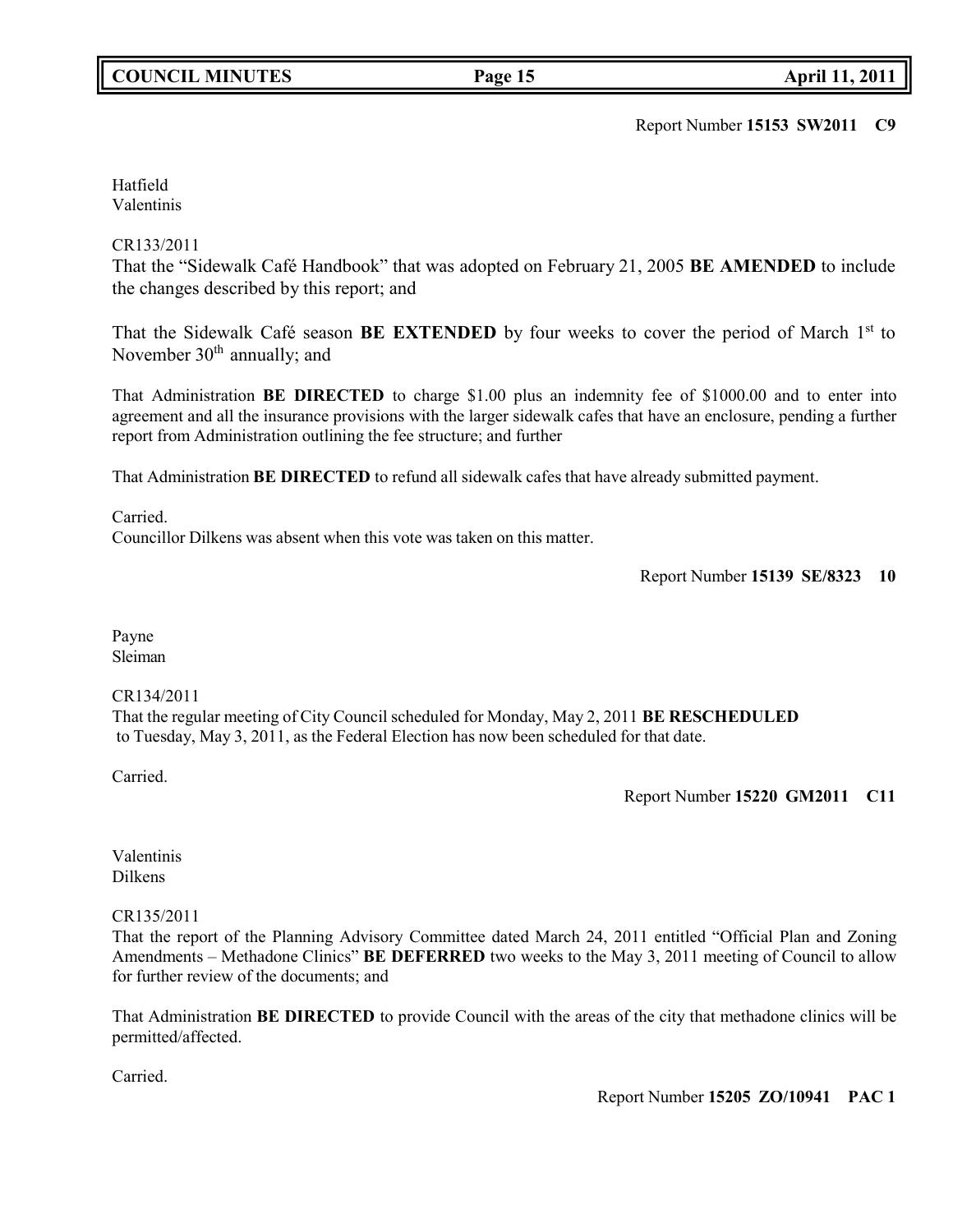# **COUNCIL MINUTES Page 16 April 11, 2011**

Hatfield Valentinis

# CR136/2011

- I That an amendment to Zoning By-law 8600 **BE APPROVED** changing the zoning of 1643 McDougall Street; CON 1 LOT 85; PLAN 96; SOUTH PART LOT 14; NORTH PART LOT 154, (PIN 011800181) from MD1.2 to HCD2.1.
- II That an amendment to Zoning By-law 8600 **BE APPROVED** for CON 1 LOT 85; PLAN 96; SOUTH PART LOT 14; NORTH PART LOT 154, (PIN 011800181), by adding a site specific provision on the following basis:

"For the lands comprising Lots 85, south Part Lot 14 and north Part Lot 154, Plan 96 situated on the west side of McDougall Street, south of Hanna Street East and east of Windsor Avenue, a day nursery shall be prohibited."

- III That the H be removed when the applicant submits an application to remove the holding symbol and the following have been completed:
	- a) Revisions to the Traffic Impact Study to the satisfaction of the City Engineer in order to provide a complete Site Plan Control application.
	- b) The provision of a Noise Study for any loading areas within 50 meters of a residential area to provide a complete Site Plan Control application.
	- c) Execution of a Site Plan Control Agreement *.*
- 

IV Due to the size of the total subject commercial plaza lands we are concerned about stormwater management issues related to the future proposed development on this site. We therefore request inclusion of the following conditions as this development proceeds to Site Plan Control:

- 1. That the developer undertake an engineering analysis to identify stormwater quality and quantity measures as necessary to control any increases in flows in downstream watercourses, up to and including the 1:100 year design storm, to the satisfaction of the Essex Region Conservation Authority and the Municipality.
- 2. That the developer install stormwater management measures identified above, as part of the development of the site, to the satisfaction of the Essex Region Conservation Authority and the Municipality.
- 3. That the developer obtain the necessary permit or clearance from the Essex Region Conservation Authority prior to undertaking site alterations and/or construction activities.

We note that the subject property is not within or adjacent to any natural heritage feature that may meet the criteria for significance under the Provincial Policy Statement (PPS).

- V Site Plan Control works with the applicant to develop a site plan that respects the residential area in terms of access, loading, landscaping, traffic, facade, buffers and walkability etc.
- VI That the surrounding neighbours in the affected area **BE NOTIFIED** when this matter is dealt with at the Site Plan Control process.

Carried.

Councillor Dilkens was absent from the meeting when the vote was taken on this matter.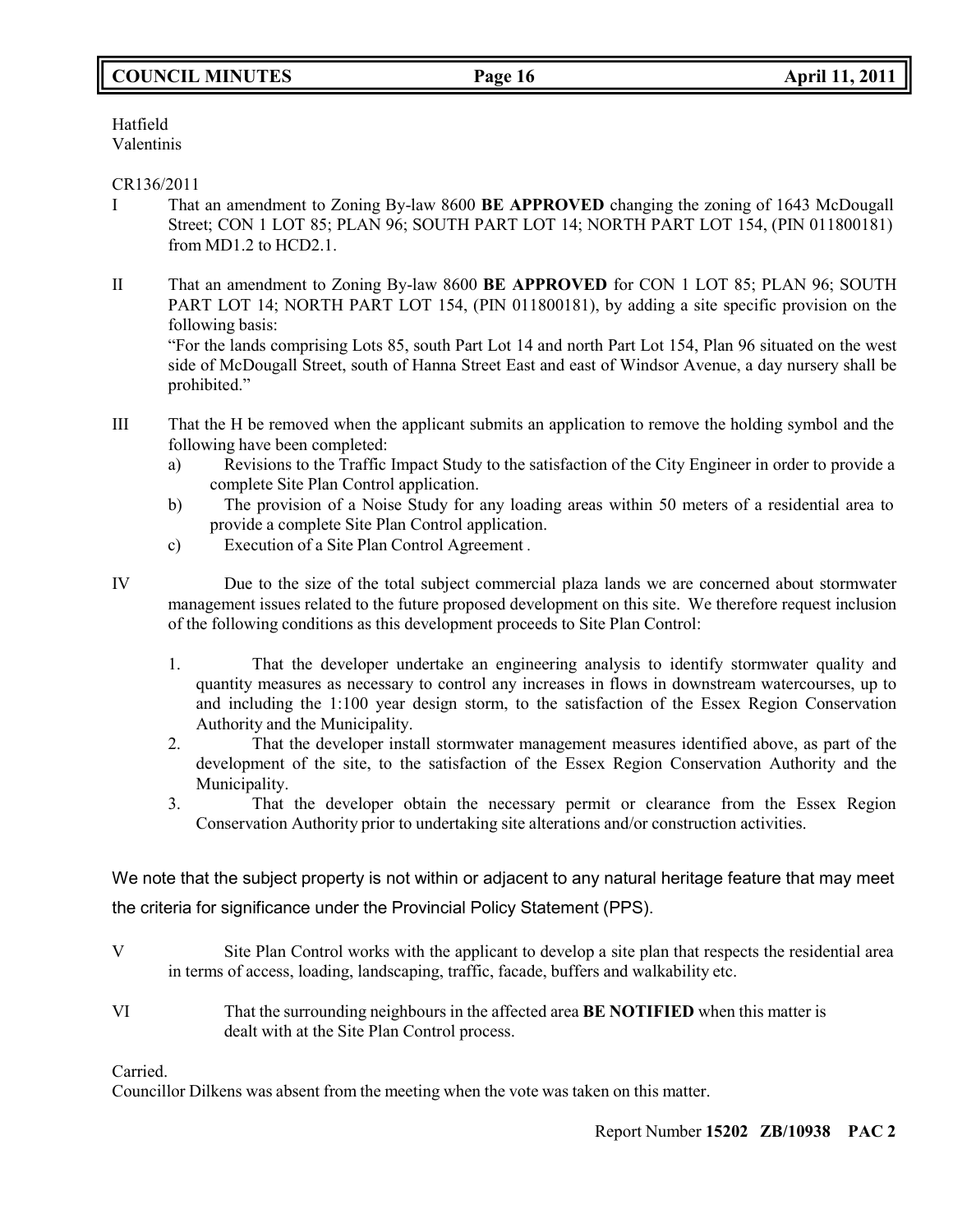**COUNCIL MINUTES Page 17 April 11, 2011**

# **ADOPTED** by Council at its meeting held April 11, 2011 [**M102-2011**] **VC/bm Windsor, Ontario, April 11, 2011**

# **REVISED REPORT OF THE STRIKING COMMITTEE of its meeting held** April 4, 2011

| <b>PRESENT:</b> | Mayor E. Francis          |
|-----------------|---------------------------|
|                 | Councillor J. Gignac      |
|                 | Councillor R. Jones       |
|                 | Councillor H. Payne       |
|                 | Councillor B. Marra       |
|                 | Councillor F. Valentinis  |
|                 | Councillor D. Dilkens     |
|                 | Councillor A. Maghnieh    |
|                 | Councillor P. Hatfield    |
|                 | Councillor E. Sleiman     |
|                 | Councillor A. Halberstadt |

Verbal Motion is presented by Councillor Dilkens, seconded by Councillor Gignac, That Rule 3.3(a) of the *Procedure By-law, 420-2001 as amended,* **BE WAIVED** to allow for the Mayor to call a special meeting without 24 hours notice.

Motion Carried.

Your Committee submits the following recommendations:

(1) That the **attached** list (Appendix A) of Council appointments to the newly established Standing Committees **BE APPROVED,** for the 2011-2014 term, or until successors are appointed.

(2) That the attached list (Appendix B) of Council appointments to various Agencies, Boards and Commissions **BE APPROVED**, for the 2011-2014 term, or until successors are appointed.

**CHAIR** 

CITY CLERK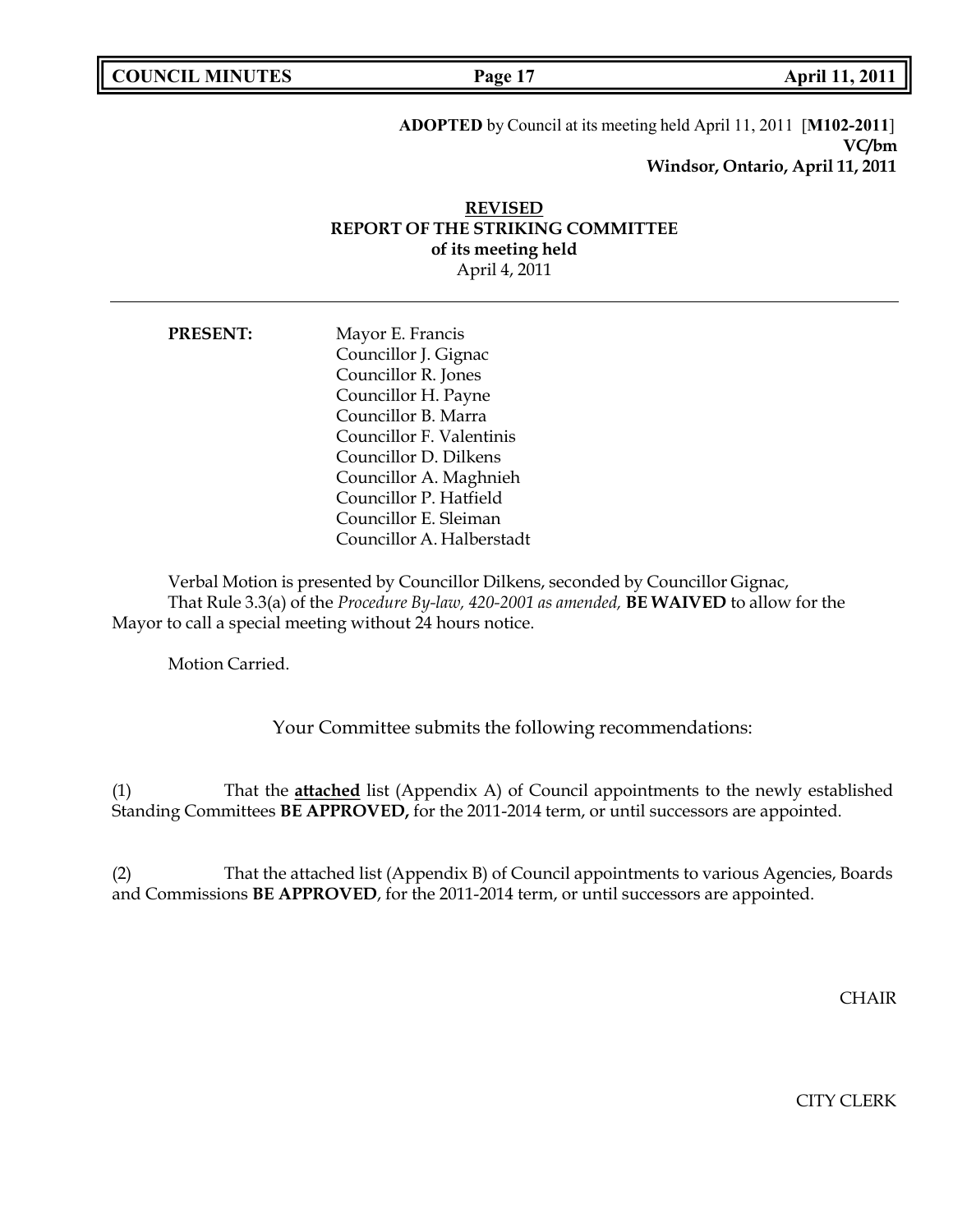Appendix A

# **STANDING COMMITTEE COUNCIL APPOINTMENTS**

# **2011-2014**

# **NAME OF STANDING COMMITTEE COUNCIL APPOINTEE**

| <b>Executive Committee</b>                                          | All members of Council                                                                                                          |
|---------------------------------------------------------------------|---------------------------------------------------------------------------------------------------------------------------------|
| <b>Planning Standing Committee</b>                                  | Councillor A. Maghnieh<br>Councillor P. Hatfield<br>Councillor B. Marra<br>Councillor E. Sleiman<br>Councillor J. Gignac        |
| <b>Public Safety Standing Committee</b>                             | Councillor J. Gignac<br>Councillor E. Sleiman<br>Councillor A. Maghnieh<br>Councillor R. Jones<br>Councillor D. Dilkens         |
| <b>Environment and Transportation Standing</b><br>Committee         | Councillor H. Payne<br>Councillor A. Halberstadt<br>Councillor P. Hatfield<br>Councillor F. Valentinis<br>Councillor E. Sleiman |
| <b>Economic Development Standing</b><br>Committee                   | Councillor D. Dilkens<br>Councillor B. Marra<br>Councillor F. Valentinis<br>Councillor H. Payne<br>Councillor E. Sleiman        |
| Social Development, Health and Culture<br><b>Standing Committee</b> | Councillor E. Sleiman<br>Councillor A. Maghnieh<br>Councillor R. Jones<br>Councillor P. Hatfield<br>Councillor A. Halberstadt   |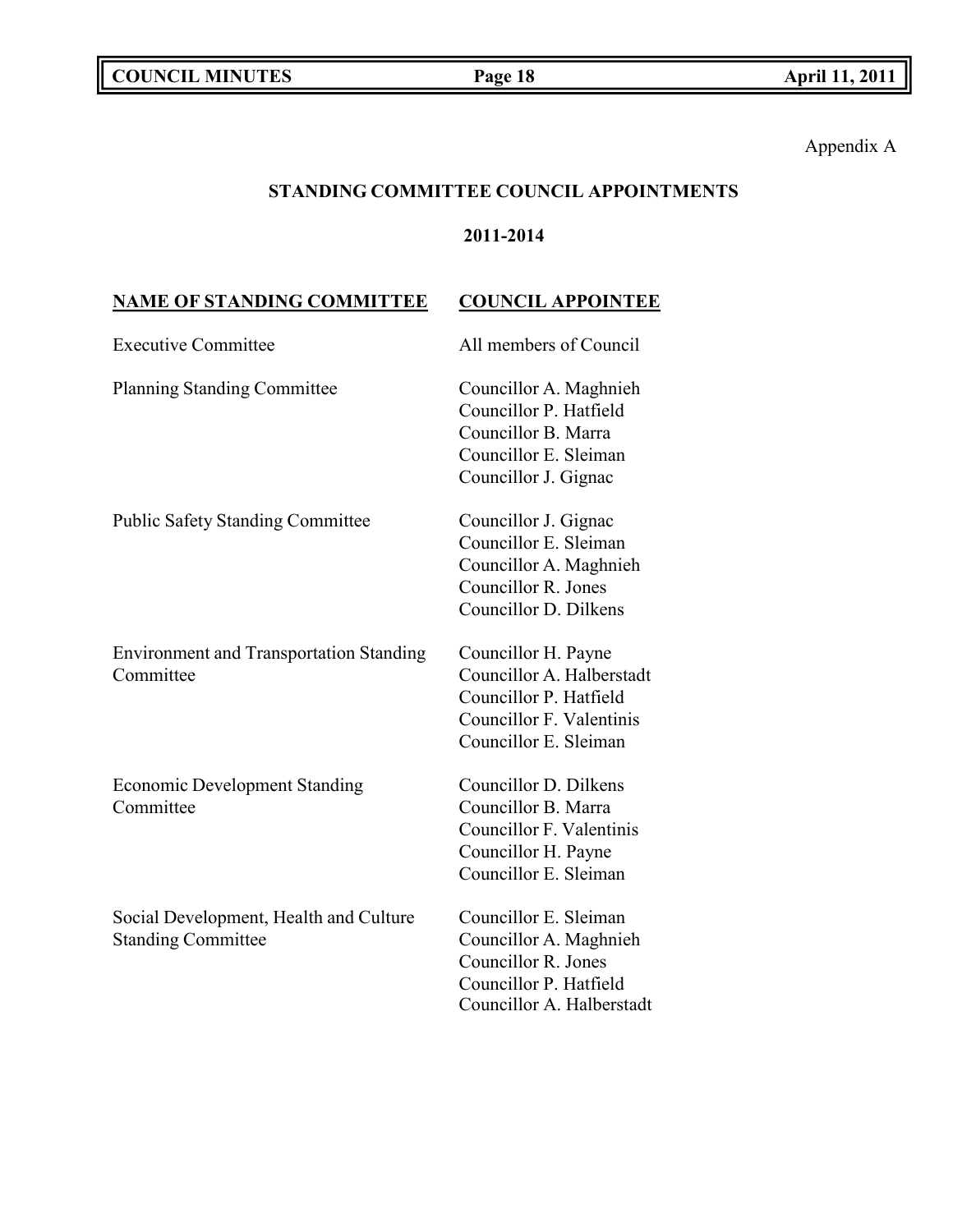Appendix B

# **AGENCIES, BOARDS AND COMMISSIONS - COUNCIL APPOINTMENTS**

# **2011-2014**

| <b>NAME OF Agency, Board, Commission</b>    | <b>COUNCIL APPOINTEE</b>                                                                         |
|---------------------------------------------|--------------------------------------------------------------------------------------------------|
| Huron Lodge Committee of Management         | Councillor B. Marra<br>Councillor R. Jones<br>Councillor A. Maghnieh                             |
| Seniors Advisory Committee                  | Councillor B. Marra<br>Councillor E. Sleiman                                                     |
| <b>Windsor Licensing Commission</b>         | Councillor R. Jones<br>Councillor D. Dilkens<br>Councillor J. Gignac                             |
| <b>Small Business Advisory Panel</b>        | Councillor A. Halberstadt                                                                        |
| Windsor Bicycling Committee                 | Councillor A. Halberstadt                                                                        |
| <b>Windsor Essex Environment Committee</b>  | Councillor A. Halberstadt<br>Councillor A. Maghnieh                                              |
| <b>International Relations Committee</b>    | Councillor D. Dilkens<br>Councillor R. Jones<br>Councillor A. Hatfield<br>Councillor A. Maghnieh |
| Roseland Golf Club Board of Directors       | Councillor R. Jones<br>Councillor P. Hatfield<br>Councillor E. Sleiman                           |
| Windsor Heritage Committee                  | Councillor A. Maghnieh                                                                           |
| Diversity Committee                         | Councillor A. Maghnieh                                                                           |
| Housing Advisory Committee                  | Councillor E. Sleiman                                                                            |
| Windsor Accessibility Advisory<br>Committee | Councillor A. Maghnieh                                                                           |
| Windsor BIA Advisory Committee              | Councillor A. Halberstadt                                                                        |